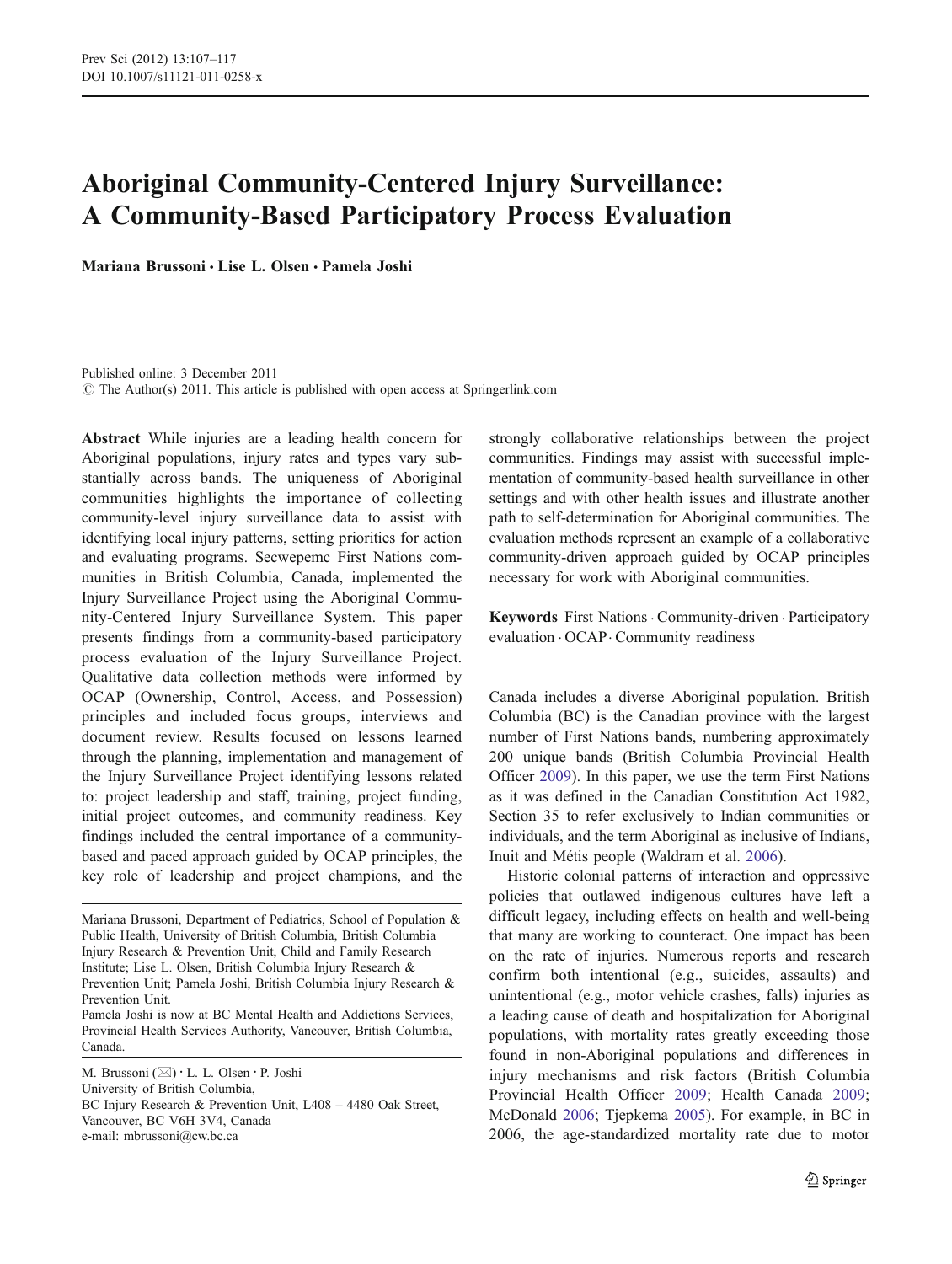vehicle crashes was 1.9 per 10,000 standard population amongst Status Indians compared to 0.7 for other residents. The suicide rate was 1.7 for Status Indians compared to 0.7 for other residents. Potential mechanisms for the increased injury rates may include both disparities in accessibility to prevention mechanisms, programs and health care facilities as well as incompatibility between the cultural characteristics and needs of the Aboriginal populations and the policies, programs and services that are provided (Beals et al. [2009;](#page-10-0) Hernandez et al. [2009](#page-10-0)).

Any health promotion activities within Aboriginal communities must respect the integrity of the community and traditional sources of knowledge (Cochran et al. [2008](#page-10-0)), as well as ensure that ownership of the work and information is preserved within the community. In Canada, this requires collaborative community-driven approaches underpinned by OCAP principles (First Nations Centre [2007\)](#page-10-0). OCAP principles, which refer to Ownership, Control, Access, and Possession, were developed by First Nations and sanctioned by the First Nations Information Governance Committee (First Nations Centre [2007](#page-10-0)). They advocate for the control by Aboriginal populations of data and health information concerning Aboriginal populations, and support self-determination of Aboriginal people in relation to research processes. The collaborative OCAPbased approach works to empower Aboriginal people by providing control and self-determination over the research process (First Nations Centre [2007](#page-10-0)).

There are a number of evaluation methods that are based on principles of collaboration, participation and empowerment of disempowered groups and are well suited to OCAP principles and the needs and priorities identified by First Nations in Canada. In a seminal review of participatory evaluation techniques, Cousins and Whitmore [\(1998\)](#page-10-0) describe three key elements of participatory evaluation, including control of the evaluation process, stakeholder selection for participation in the evaluation, and depth of participation of stakeholders. Each of these elements can be considered with respect to the level of control over decisions regarding the evaluation process and conduct that the different parties have. This can range from control resting entirely with the researcher, to resting entirely with the stakeholders. Participatory approaches seek to maximize control for stakeholders.

Fetterman ([1994,](#page-10-0) 2001) describes empowerment evaluation as designed to use the evaluation process and findings towards improvement and self-determination. Later writings outline ten principles for empowerment evaluation: 1) improvement of individuals, organizations and communities; 2) community ownership, including power over and responsibility for the evaluation; 3) inclusion of and collaboration with stakeholders; 4) democratic participation of stakeholders, ensuring process is transparent and demystified; 5) social justice in use of the evaluation to facilitate attainment of resources and improve inequalities; 6) community knowledge is reflected in the evaluation tools; 7) scientific evidence is valued and appreciated; 8) capacity building occurs in organizations' abilities to use data and sustain evaluation efforts; 9) organizational learning and change results; and 10) accountability for the evaluation is shared by all involved with the evaluation (Wandersman et al. [2005](#page-10-0)). Adherence to these ten principles is sought to maximize empowerment and change.

The principles that these community-based participatory approaches espouse formed the basis of the evaluation described in this paper. We present a Canadian evaluative case study of a community-centered injury surveillance system in a First Nations community.

#### Importance of Community-Based Injury Surveillance

The disproportionate burden that injuries represent for Aboriginal populations has already been described above. However, available national and provincial statistics do little to illuminate the diversity in injury patterns or risk factors in regional settings (Bell et al. [2011\)](#page-10-0). In BC, overall injury prevalence and rates of specific types of injuries within First Nations populations vary by geographic region. Even a crude cut parsing of the province into four geographic units reveals a great deal of variability with rates varying from 11.9 to 22.1 deaths per 10,000 standard population (British Columbia Vital Statistics Agency [2000](#page-10-0)). Rates of injury due to specific causes, such as suicides, have also been found to vary widely across communities (Chandler and Lalonde [1998\)](#page-10-0). A recent report indicated no youth suicides between 1992–2006 for many BC bands, with others reporting rates exceeding 700 per 100,000 population (British Columbia Provincial Health Officer [2009\)](#page-10-0).

The vast variability in injury rates highlights the importance of obtaining community-level data to facilitate communities' understanding of their injury profile and hazards. Not only do First Nations bands vary substantially in the risk and protective factors present in their communities, but they also may reside in different geographical contexts, such as mountainous or aquatic terrains, that can impact the rates and types of injuries. As a result of these varying contexts, collecting and analyzing community-level data are key to understanding injury patterns and risk factors to assist in efforts to reduce injury rates (Bell et al. [2011;](#page-10-0) Mullany et al. [2009\)](#page-10-0).

Few published studies describe injury data collection initiatives in Aboriginal communities internationally, and none to our knowledge in Canada. Two studies in the United States and Australia (Helitzer et al. [2009](#page-10-0); Shannon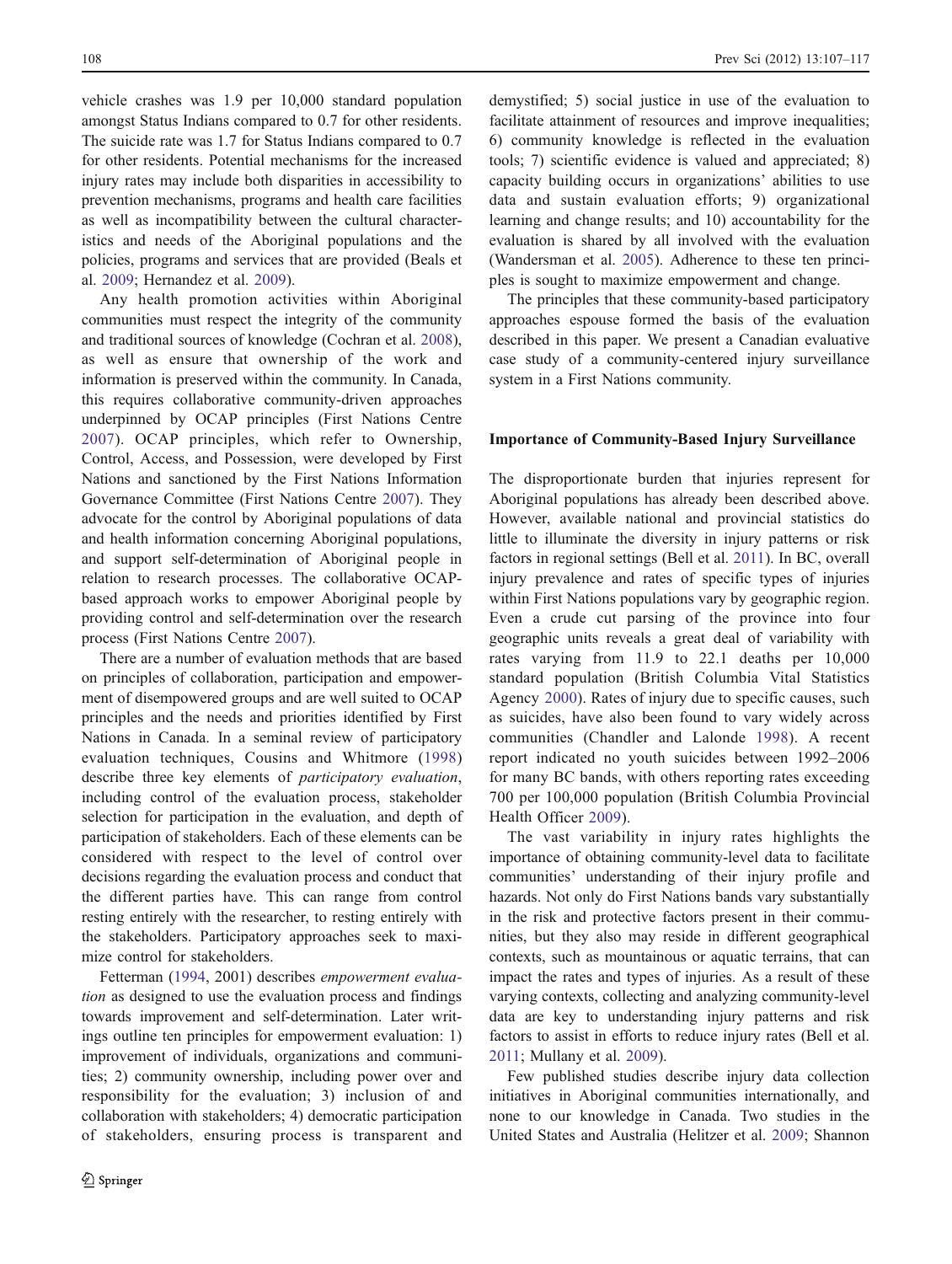et al. [2001](#page-10-0)) report on the design and evaluation of general injury prevention community development projects in Aboriginal communities. These projects collected baseline injury data in the community, and designed and evaluated intervention activities. The US study showed significant improvements in attitudes towards the targeted safety concerns, as well as improvements in knowledge, skills and confidence among stakeholders and increased community capacity to conduct and evaluate safety projects (Helitzer et al. [2009](#page-10-0)). The Australian study found a statistically significant drop in average monthly injuries at a community medical clinic from 96 to 65 injuries following the introduction of community-generated interventions (Shannon et al. [2001](#page-10-0)).

One study addressing the establishment of communitybased injury surveillance systems in Aboriginal communities describes a surveillance system developed to gather data from both community and clinical settings on suicidal behavior among Apache youth in Arizona (Mullany et al. [2009\)](#page-10-0). Surveillance activities assisted with identification of unique risk factors, guided targeted programs such as adaptation of an evidence-based emergency department intervention for suicidal youth. Evidence from these international studies suggests the potential for positive results from community-based injury surveillance in Aboriginal communities.

A group of community health leaders (Health Directors) representing the Secwepemc Nation in BC recognized the burden that injuries represented for their communities and the absence of community-level data allowing for local injury prevention planning. They identified the need to establish a community-based injury surveillance system. The Secwepemc Nation includes 17 bands diverse in size and geography, with populations ranging from less than 100 residents to over 1000 residents. The communities also vary considerably with respect to distances to town centers and access to health service facilities. In 2005, several Secwepemc First Nations communities officially launched the Injury Surveillance Project (ISP) and initiated data collection using the Aboriginal Community-Centered Injury Surveillance System (ACCISS).

# Aboriginal Community-Centered Injury Surveillance System (ACCISS)

ACCISS was designed to be implemented and owned by Aboriginal communities for the purposes of selfdetermining action on injury (Auer and Andersson [2001](#page-10-0)). Development of ACCISS was sponsored by the Canadian government, and focused on capacity building and facilitating community administration of the four key injury surveillance activities: collecting, analyzing, interpreting

and using data. Basic tenets associated with the system are that it is community-based and community-paced to ensure that injury surveillance activities are undertaken at a community-determined pace and based on individual community needs, readiness and capacity. ACCISS was developed to function in the diverse circumstances of Aboriginal communities, such that it can be implemented in communities with varied population sizes, geographic characteristics, resources, and health service delivery models. Prior to commencing data collection, each community undertakes an injury mapping process to identify how injury cases can be systematically identified, where key sources of injury data exist and methods by which injury data can best be collected, ensuring that data collection methods are tailored to reflect the unique structures and services of individual communities (Brussoni et al. [2009\)](#page-10-0). For example, a remote community may consider collecting data in the local health center, school, child care facility and worksite, whereas a community located within or near an urban center may also consider partnering with local hospitals and tertiary care facilities to obtain data on community members.

Three tools support the injury data management component of ACCISS: an injury surveillance form, a data entry database, and a data analysis program. The electronic component uses Epi Info TM (Centers for Disease Control and Prevention [2008\)](#page-10-0) as its software platform to drive data entry and analysis functions. The ACCISS 2.0 user manual (Health Canada & First Nations and Inuit Health Branch, [2007](#page-10-0)) provides an additional resource.

#### Injury Surveillance Project (ISP)

Secwepemc Nation Health Directors sought to build capacity to manage heath data and to improve the health, safety and well-being of the people, thus providing impetus for undertaking ISP. The project was implemented in three phases: 1) pre-implementation activities setting the groundwork for undertaking surveillance; 2) implementation activities included data collection, analysis and reporting followed by using and sharing data for injury prevention activities; and 3) overall project maintenance and monitoring activities.

Health Directors assumed leadership and coordination of injury surveillance in their respective communities. Figure [1](#page-3-0) illustrates the organizational diagram of personnel and their roles in the ISP and the evaluation described herein. At the project level, the Health Director's Project Team was formed to aid with project coordination and administration, and consisted of a subset of Health Directors from participating communities. Communities also had access to a Project Support Team that provided technical assistance and training.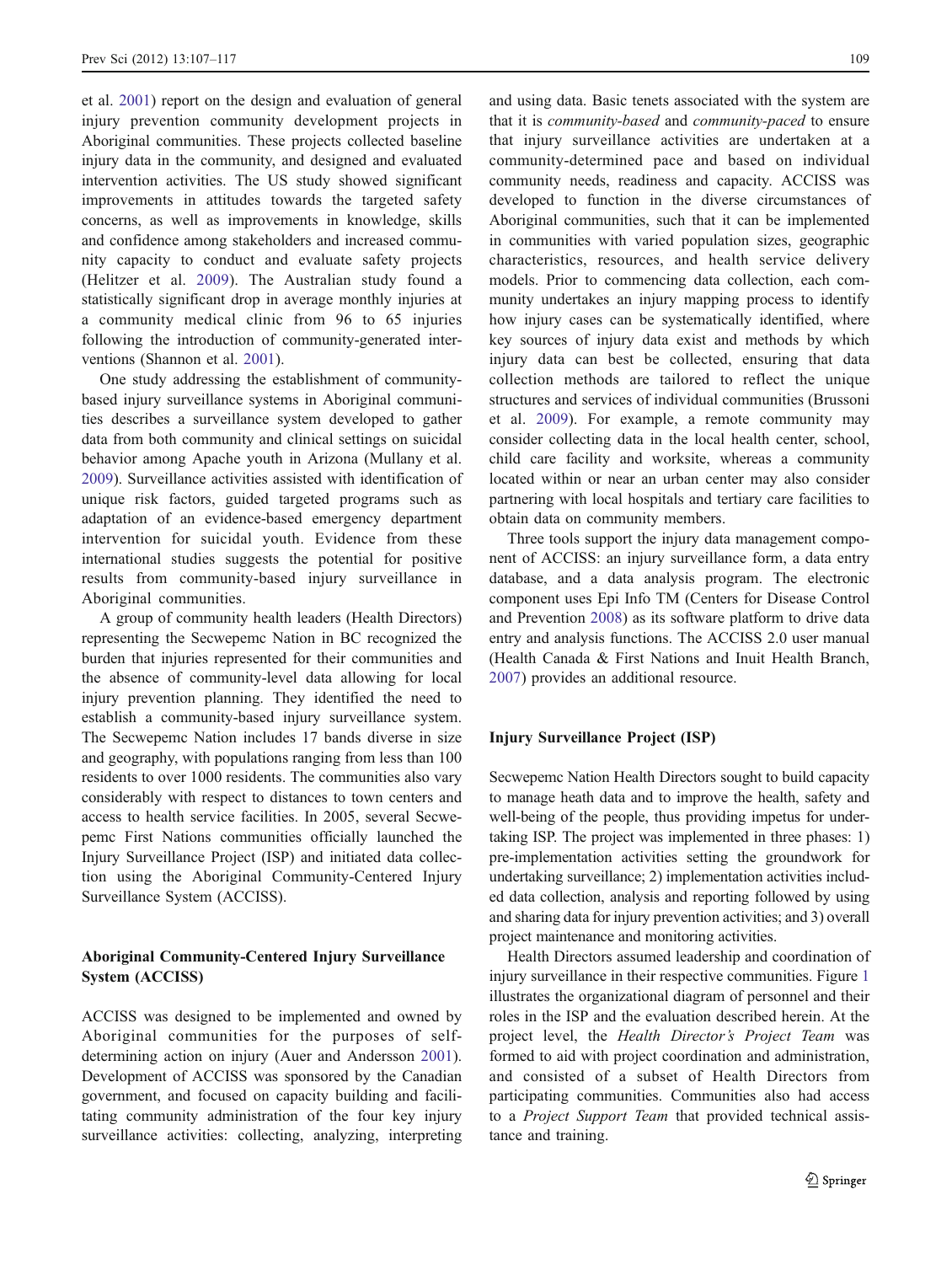<span id="page-3-0"></span>Fig. 1 Personnel and roles for ISP and implementation evaluation. White circles indicate personnel involved in ISP, as well as evaluation participants. Gray circles indicate personnel involved in evaluation. The dotted line indicates that members of the Project Support Team were the same as internal evaluators



ISP personnel within each community included data collectors, and data entry and report generators. Data collectors completed the injury surveillance form and included people already responsible for identifying or treating injured community members, as well as a wide range of staff and supervisors. Data entry and report generators coordinated and supported the data collection network within their community; entered, cleaned, and analyzed data; and produced summary reports.

In 2007, the Health Directors Project Team initiated an evaluation of the implementation of ISP focusing on the pre-implementation and implementation phases, which included the establishment of data collection, analysis and reporting for the first 3 years of the project. They established a collaboration with the evaluation team, which consisted of external evaluators (authors), and internal evaluators, the latter having been part of the Project Support Team that worked with the project communities in establishing and maintaining ACCISS. The evaluation participants were the Health Directors, and community staff involved in implementation and ongoing management of ACCISS, as well as key stakeholders identified by the Health Directors Project Team.

This paper presents the methods and findings from the process evaluation of ISP. The evaluation was community driven, guided by the Health Directors and underpinned by OCAP principles. Our aim in this paper is to identify lessons learned regarding implementation of an injury surveillance system that may benefit other communities considering implementation of health surveillance.

# Methods

# Evaluation Approach

Figure [2](#page-4-0) illustrates the collaborative evaluation process undertaken for this evaluation. Initial steps involved collaborative planning by the Health Directors Project Team and the evaluation team through which evaluation objectives were developed that guided data collection and analysis strategies. The objectives focused on in this paper include those addressing: identification and description of project implementation facilitating factors and challenges; project learnings and promising practices; and project outcomes achieved to date. At the time of the evaluation, ten project communities were actively participating in injury surveillance, had collected at minimum 22 months of injury data and were producing community-specific injury reports. The evaluation was sanctioned as a project activity by Band Council Resolutions and communitybased protocols. Ethics approval was obtained from the university research ethics board.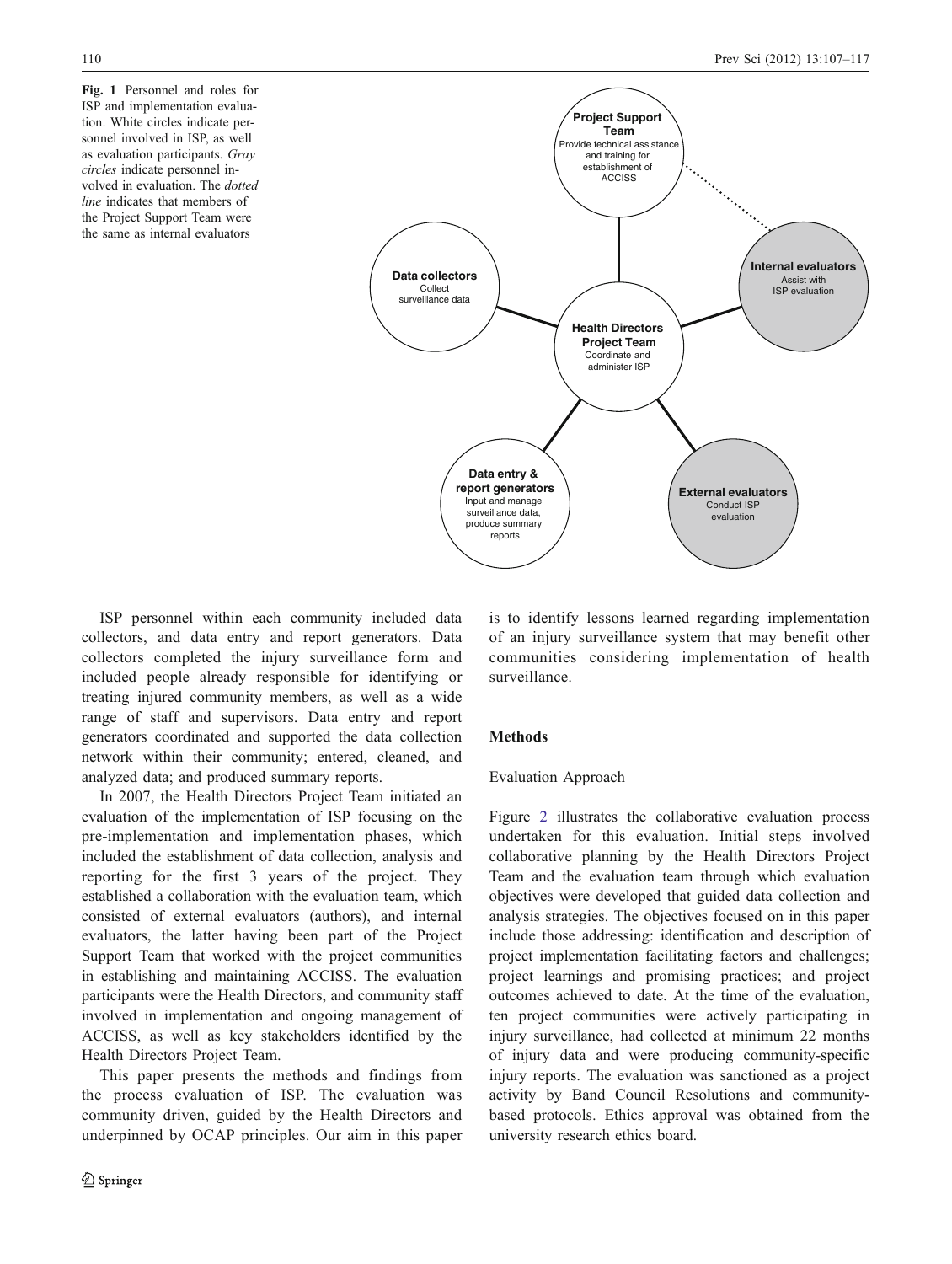<span id="page-4-0"></span>Fig. 2 Collaborative evaluation process, including tasks, data collection, analysis procedure and timelines



Consistent with Cousins and Whitmore's [\(1998](#page-10-0)) conceptualization, a collaborative participatory communitybased approach was used to develop and carry out evaluation activities. This approach used evaluation questions driven by the community, methods and measures that were community-sensitive and reporting that was community-focused (Mathison [2005](#page-10-0)). This approach was critical for ensuring that analyses and findings were culturally sensitive and accurate (Davis and Reid [1999](#page-10-0); Mullany et al. [2009\)](#page-10-0). Also guiding the evaluation process were OCAP principles (First Nations Centre [2007\)](#page-10-0), which were relevant for ensuring appropriate and sensitive evaluation methodology, and ownership of the evaluation process, protocols and products resting with the Secwepemc Nation. The Health Directors Project Team decided that a qualitative approach for data collection and analysis was the most culturally aligned methodology for maximizing cultural sensitivity of data collection strategies, for understanding these issues from the perspective of community members and other stakeholders, and for developing an in-depth understanding of the contextual issues impacting implementation of the surveillance system. Primary respon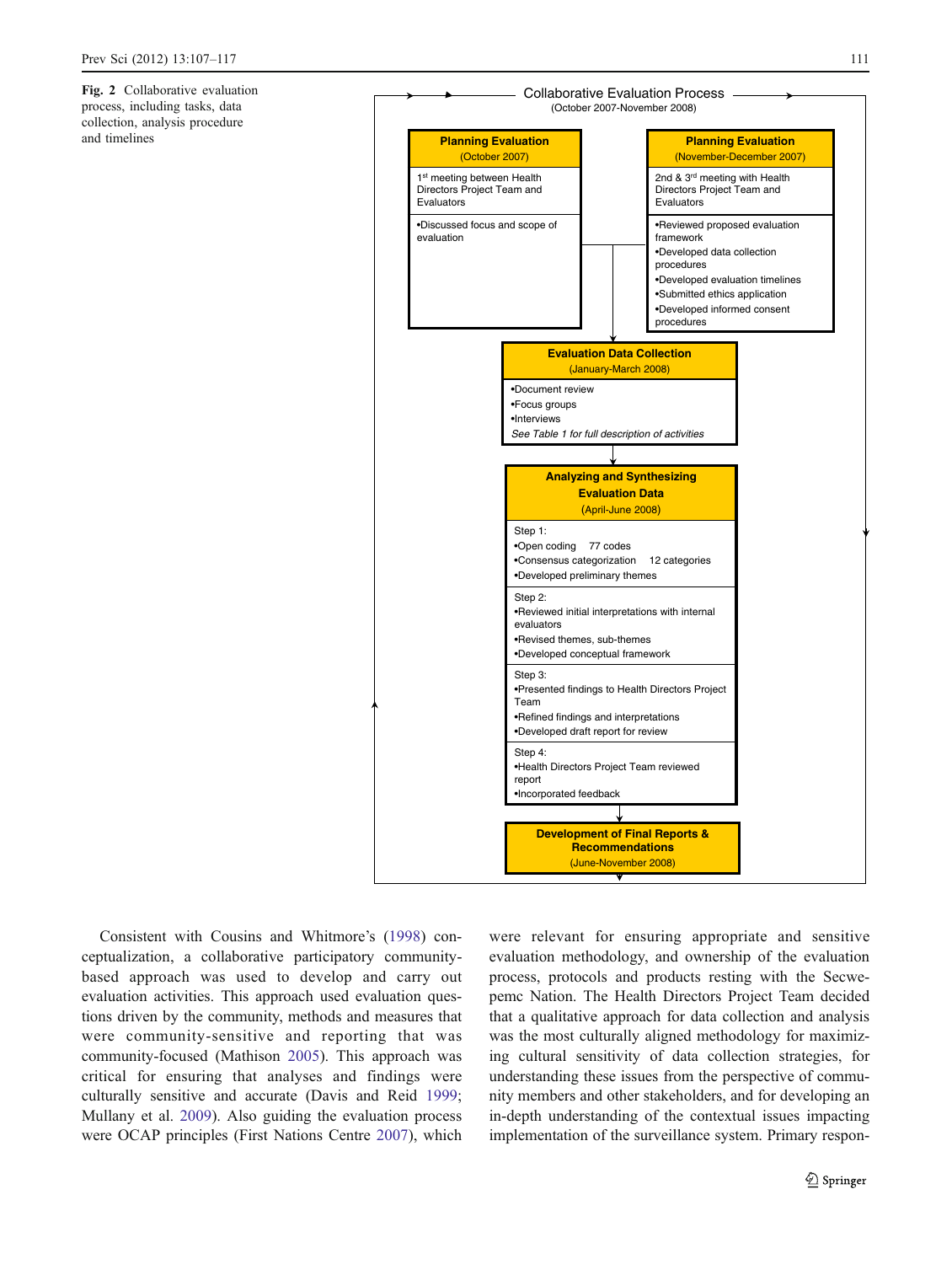sibility for data collection was assumed by the external evaluators while data interpretation and reporting of findings was undertaken by all team members.

## Evaluation Process and Activities

As illustrated in Fig. [2](#page-4-0), the evaluation planning process occurred through a series of face-to-face meetings between evaluators and the Health Directors Project Team. This planning process included defining the focus and scope of the evaluation, refining evaluation objectives, and developing evaluation protocols and data collection instruments. A logic model was developed to outline the overall project, delineate the focus of the evaluation and define evaluation objectives.

# Data Collection

Data collection was undertaken in two locations within the Secwepemc Nation to facilitate the participation of all project communities and accommodate natural northern and southern geographical groupings. Data were collected via multiple sources including document review, focus group discussions, and individual interviews. The methods and focus of data collection activities are described in Table 1.

Document Review The document review aided in identifying key ISP stakeholders; increasing understanding of operations and processes; gathering and synthesizing historical context; and verifying information about project timelines, activities and outcomes. Materials examined included annual reports, contracts between bands and government agencies, e-mail correspondence, ACCISS user

Table 1 Data collection activities for ISP process evaluation

manual, project presentation slides, meeting agendas, and other relevant documents.

Focus Groups Five focus groups were conducted: one with the Health Director's Project Team, and two each with data collectors and data entry/report generators. In situations where participants filled multiple roles (e.g. data collector and data enterer), they participated in more than one focus group. Each focus group also included three members of the evaluation team—a facilitator, a note taker and a flip chart recorder. All project communities were represented at the focus groups, which included a total of 32 participants.

All focus groups covered topics of capacity building, training received, and lessons learned. In addition, the Health Directors Project Team Focus Group included discussion of: community readiness to take on ISP; issues related to the injury surveillance tools, activities and processes; sustainability; and the use of injury data. The Data Collectors Focus Groups also explored: participants' perspectives on the process of collecting injury data; surveillance tools; and data collection activities and processes. The Data Entry/Report Generators Focus Group discussed use of the injury surveillance tools and associated tasks; project readiness; and the use of injury data.

Individual Interviews Ten in-person and telephone interviews with key stakeholders were conducted to provide indepth information from a range of perspectives. The selection of interview respondents was informed by discussion with the Health Directors Project Team who identified individuals able to provide perspectives on topics relevant to the evaluation objectives. This included individuals within the communities, the Project Support Team,

| Data collection method | Sources $(n)$                                                                        | Data collection focus                                                                                                                                         |
|------------------------|--------------------------------------------------------------------------------------|---------------------------------------------------------------------------------------------------------------------------------------------------------------|
| Document review        | Annual reports, contracts, correspondence,<br>manual, presentations, meeting agendas | Identifying stakeholders, clarifying context,<br>processes and activities                                                                                     |
| Focus groups (total=5) | All focus groups (total $n=32^{\circ}$ )                                             | Capacity building, training, lessons learned, injury<br>surveillance tools, activities and processes                                                          |
| (1)                    | Health Directors Project Team $(n=8)$                                                | Community readiness, sustainability, use of injury data                                                                                                       |
| (2)                    | Data collectors $(n=12; 9)$                                                          | Collecting injury data                                                                                                                                        |
| (2)                    | Data entry/report generators $(n=3; 4)$                                              | Project readiness, use of injury data                                                                                                                         |
| Interviews             | All interviews $(n=10)$                                                              | Community readiness, project challenges and successes,<br>project outcomes, sustainability                                                                    |
|                        | Health Directors Project Team $(n=3)$                                                | Value and utility of the project and surveillance system                                                                                                      |
|                        | Federal, provincial and regional government<br>representatives $(n=4)$               | Interest of organization in surveillance system, working<br>with Aboriginal communities, government-related<br>challenges, influence on government priorities |
|                        | Non-participating community $(n=1)$                                                  | Community factors affecting readiness                                                                                                                         |
|                        | Project Support Team $(n=2)$                                                         | Implementation logistics, shifting roles, value and utility                                                                                                   |

<sup>a</sup> Participants with overlapping roles attended all applicable focus groups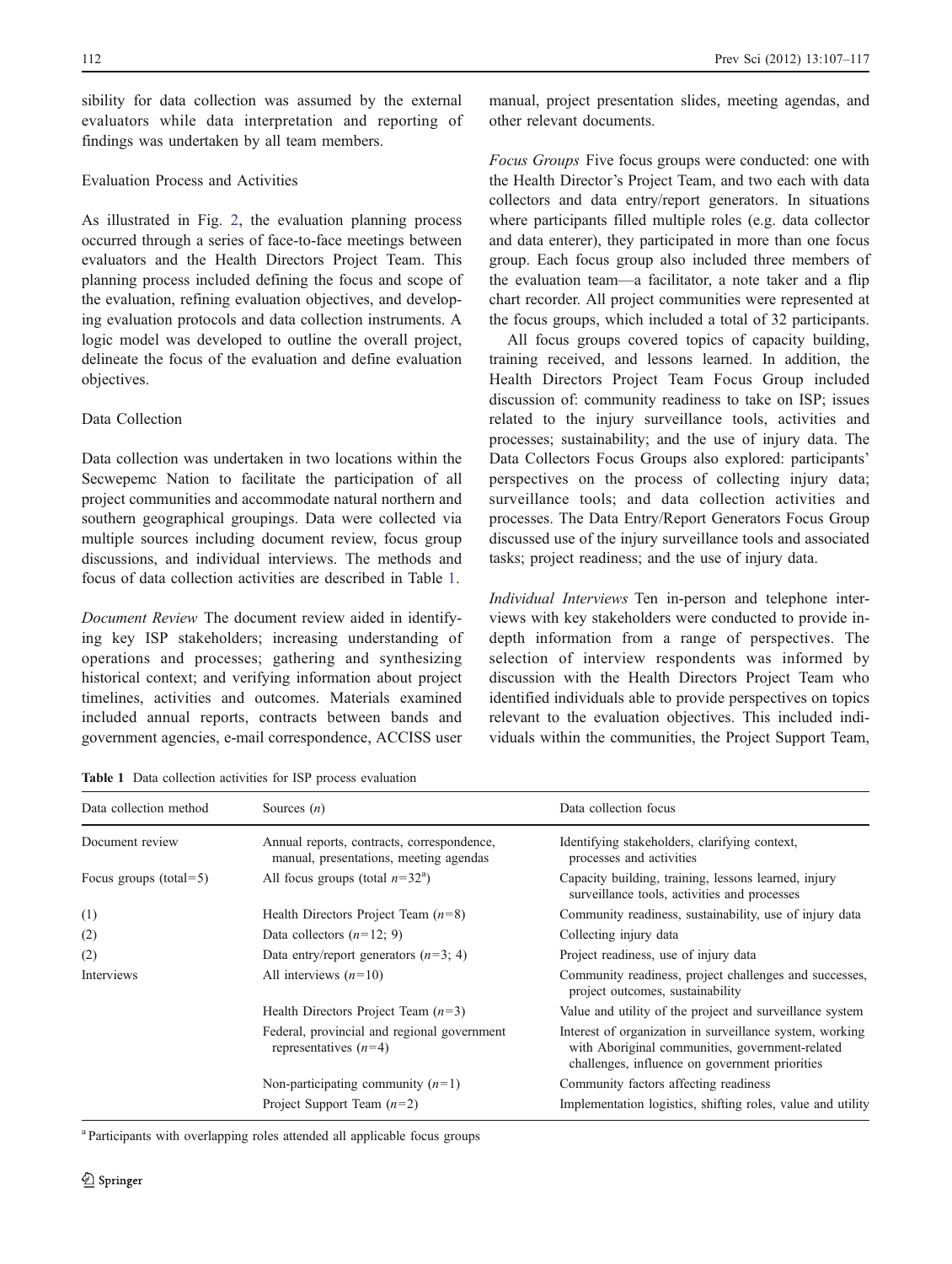and regional and federal government representatives. All interview respondents were asked core questions related to community readiness, project challenges and facilitators, project outcomes and sustainability. Additional interview questions were developed for the different project-related roles that interviewees held to gain insight into their unique perspectives.

Consistent with ensuring that the methodology was culturally acceptable to the project communities, handwritten notes (rather than audio recordings) were taken at all interviews and focus groups. Each data collection event included an interviewer/facilitator and at least one other note taker. Notes were transcribed and then imported into NVivo 7™ software for analysis.

#### Data Analysis

Figure [2](#page-4-0) shows the four steps involved in analysis of the evaluation data. Analysis activities were guided by methods outlined by Miles and Huberman ([1994\)](#page-10-0) and involved the external evaluators, internal evaluators, and Health Directors Project Team in data analysis and interpretation. The analysis process was structured to support consensual analysis whereby evaluation team members and Health Directors were involved in data analysis and interpretation (Hill et al. [2005\)](#page-10-0). This served to minimize bias, improve validity and support OCAP principles.

Open coding resulted in the identification of 77 codes (e.g., developing leadership skills; increasing awareness of injury issues in the community). Through a consensus process, this list was condensed to 12 categories (e.g., capacity building outcomes, use of data for prevention activities). Data fractured during initial coding were reassembled via development of preliminary themes to provide coherence and illuminate relationships (e.g., leadership and champions, culture of prevention). Themes were refined initially via discussion with internal evaluators and subsequently via consultation with the Health Directors Project Team. This process resulted in four main areas of focus that were outlined in the final evaluation report, with up to six themes for each (total themes=18). This paper describes a selection of these findings with broader relevance to other communities and contexts.

## **Results**

We identified lessons learned regarding planning, implementation, management and early outcomes of ISP across five main thematic areas: 1) Project leadership and staff; 2) training; 3) project funding; 4) initial project outcomes; and 5) community readiness for implementation.

Project Leadership and Staff Lessons Learned

Strong leadership for ISP and community leaders' support held central importance throughout the project: from deciding to undertake ISP; to identifying resources for implementation; through to implementing and administering project activities; and working to ensure sustainability.

Evaluation participants identified that project champions, who often were community Health Directors, were essential. Champions were seen as contributing through recognizing the need for local injury surveillance and advocating for ISP to government organizations, to staff working in the field and to general community members. Furthermore, they provided education to staff and potential data collectors about the purpose and importance of the project, particularly since staff were often concerned about how ISP might add to existing workloads. Continuity in Health Director leadership, particularly in early stages of planning and implementation, facilitated assuming the role of champion and overseeing project implementation activities.

Champions also played a key role in advocating for ISP among community leaders. Formal support of community leadership through Band Council Resolutions or Board Motions was critical to initiation of ISP. This support was obtained in project communities despite potential challenges in convincing leaders as to the purpose and benefit of collecting injury data that may not be available for use for a year or more.

Health Directors representing the project communities developed collaborative, solution-oriented approaches that contributed to their ability to successfully negotiate challenges that arose throughout the course of the project. Unexpectedly, working as a team created "positive peer pressure" to continue; maintained a mutual project path; and ensured a stable course of action in moving the project forward. As ISP progressed, a smaller group of Health Directors established the Project Management Team, which held primary responsibility for project administration. Several benefits seen to be associated with having this team included facilitating ongoing decision-making, fostering project stability and reducing workload for any one Health Director. Access to external expertise via the Project Support Team was also seen as a crucial component for project implementation through provision of ongoing methods expertise, training, mentoring and support.

Project staff attitudes played a role in project implementation, particularly since staff needed to manage surveillance tasks in addition to existing workloads. Staff expressed concerns around competing workload priorities and commented on how it was sometimes difficult to incorporate data collection as part of routine activity. Participants noted that ideally more than one staff member in each community should be trained in injury surveillance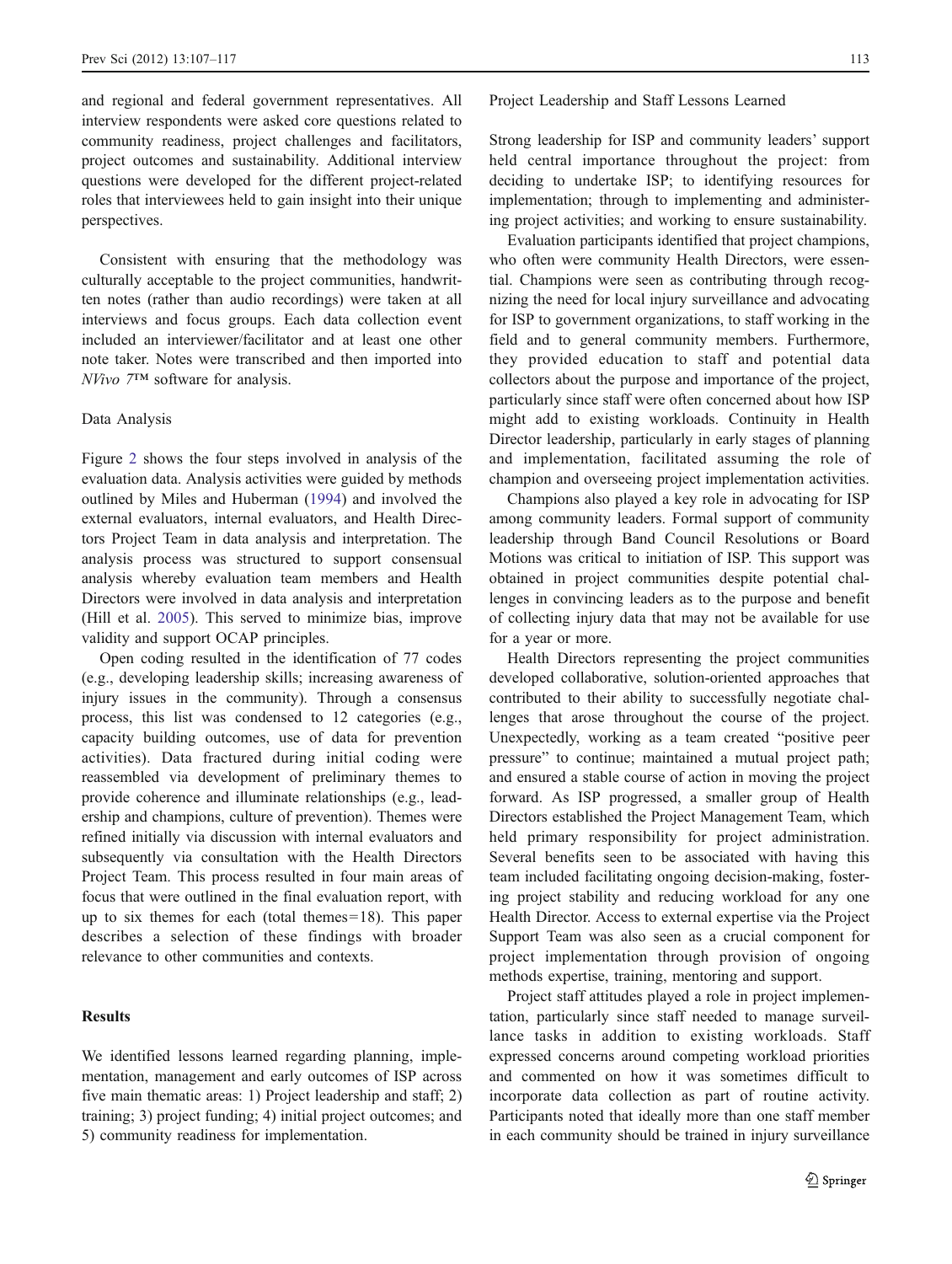so as to minimize disruptions from staffing change. Despite challenges identified by project staff, they expressed enthusiasm and recognized the value of ISP. Project staff members were interested in the capacity building associated with developing injury surveillance skill sets that also had the potential to transfer to other areas of work, and were prepared to undertake the extra work and activities involved.

The community-based and community-paced nature of ISP enabled individual communities to drive implementation of injury surveillance activities based on their community-specific needs, schedules and capacities, rather than conforming to external deadlines. Health Directors strongly emphasized this as an important factor influencing their decision to become involved, since it allowed them to consider their community's readiness to undertake surveillance.

#### Training Lessons Learned

Training for project staff was delivered using three main formats: 1) group training sessions focusing on injury surveillance and prevention theory, as well as hands-on surveillance skills training; 2) on-site training relating to community specific issues and individual training needs; and 3) ad hoc training of data collectors emphasising the correct completion of injury surveillance forms. The first two formats were provided by the Project Support Team and modelled on adult learning approaches to accommodate differing abilities, learning styles and life experiences. The third training format was provided on an as-needed basis by project staff to new data collectors.

Evaluation participants reported that the diverse educational backgrounds and skill levels of project staff posed the greatest challenge to formal group training sessions. However, the mixed skill level was also seen as an opportunity for more experienced staff to mentor those with less experience. The ad hoc training provided to data collectors by project staff used varied informal approaches (e.g., staff meetings). This training served to meet immediate needs and circumstances; however some evaluation participants raised concerns regarding the less consistent delivery and lower levels of detail provided in the ad hoc training approach.

## Project Funding Lessons Learned

Evaluation participants representing government organizations expressed their recognition of the substantial burden that injuries represent for Aboriginal populations, highlighting the lack of correspondence between official government priorities for funding and the main sources of impact on health in Aboriginal communities. Furthermore,

lack of government priority and resources for injury prevention meant that obtaining resources and funding for implementation of injury surveillance and for action on injury priorities identified through data collection represented an ongoing challenge. However, evaluation participants considered the Health Directors' determination to implement the project, develop innovative solutions for identifying project funding and community resources as strong influencers on project success and sustainability

#### Initial Project Outcomes Lessons Learned

Project staff reported extensive and often unexpected capacity building across a variety of areas including: 1) the ability to establish a surveillance system for other health issues; 2) expanded understanding of all health data; 3) development and enhancement of skills in leadership, project management, and communication; and 4) development of OCAP-based management policies that could be applied to the general management of community-based health data. They perceived that their skill development had a significant impact across their work, and resulted in ongoing commitment and championing for ISP as a worthwhile activity to have undertaken and to continue involvement with into the future.

There were early indications that community-specific injury data were already leading to injury prevention efforts in several communities. For example, one community that identified falls occurring among Elders in home bathrooms as an issue implemented a bath mat distribution program. Another community established an ice shoe loaner program to address falls resulting from icy outdoor surfaces. Evaluation participants noted that some of their injury prevention efforts already appeared to be reducing injuries.

#### Community Readiness Lessons Learned

Based on the findings outlined in the sections above, the evaluation team worked with the participating Secwepemc First Nations communities' Health Directors to identify factors of community readiness for injury surveillance that were seen to be relevant for communities contemplating implementation of surveillance. The Health Directors highlighted three factors as particularly important for project implementation success and longerterm sustainability:

- 1. Awareness and knowledge that injuries are a problem as a basic precursor to promoting the preventability of injuries and the central function that surveillance plays for injury prevention efforts.
- 2. Having shared vision and values amongst the project team regarding project implementation to keep the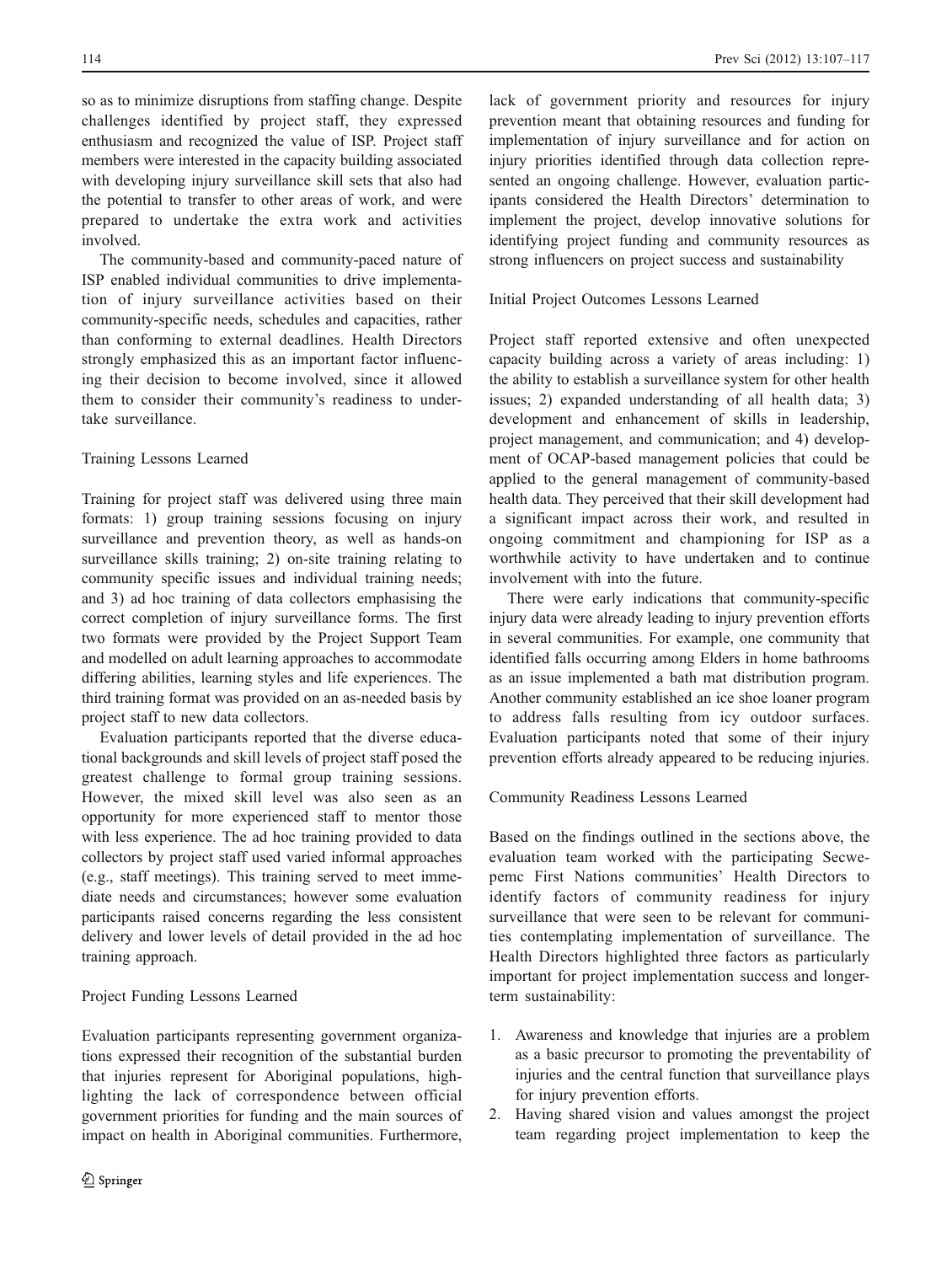project focused and cohesive in its capacity building and problem solving approaches.

3. Leadership stability within the project team to ensure continued championing of the project and a stable course for project activities.

#### **Discussion**

The disproportionate burden that injuries represent in Aboriginal populations makes injury prevention a priority. Addressing this health issue has numerous challenges, including the impact of colonialism that resulted in the loss of Aboriginal culture and tradition, the geographic location that may limit access to services, and the lack of local injury data to assist with injury prevention planning (Auer and Andersson [2001\)](#page-10-0). While it is important to recognize the risk factors, negative conditions and challenges associated with health issues in Aboriginal populations, many Aboriginal communities have worked to overcome impacts associated with colonialism. Highlighting their successes is important for illustrating another path to self-determination, as a tool for knowledge transfer and as inspiration for other communities and health practitioners. The Secwepemc First Nations participating communities' ISP is one such example of an innovative collaborative initiative with the potential to provide new insights to other communities and practitioners working on injury issues and to policy makers with interest in this area. The lessons learned from this project can serve to assist with successful implementation of injury and other types of health surveillance in community settings. Below are highlighted methodological and community-related factors that emerged as key findings in the process evaluation of ISP that may be applicable to other settings and health issues.

Importance of Community-Based Participatory Approaches to Injury Surveillance in Aboriginal Communities

This evaluation clearly demonstrated how the implementation of injury surveillance in the Secwepemc Nation benefited from use of a community-based and community-paced approach sensitive to the needs and challenges specific to communities involved. A key aspect of this approach was the use of ACCISS, which was designed as a tool to be adapted to community circumstances and provide data owned and held at the community level.

The OCAP principles that guided surveillance data collection, analysis and management fostered a sense of community control over the information and helped mitigate issues of distrust. The Secwepemc Nation experi-

ence using OCAP principles as a central guiding framework helped to support the communities' self-determination and highlights their potential to assist with implementing injury prevention data collection efforts in a culturally relevant and sensitive way.

Project and Community-Related Factors Impacting Injury Surveillance

Through this process evaluation, it was found that project leadership and staff contributed in important ways to the ability of the ten Secwepemc communities to persevere in implementing injury surveillance despite a lack of dedicated funding. These lessons included the importance of champions at several project levels, stable leadership, collaboration within and between community structures, and training responsive to community needs.

While published research on health promotion or injury prevention in Aboriginal communities is limited, what is available in the literature supports the findings of this process evaluation. For example, Helitzer et al. [\(2009](#page-10-0)) noted the importance of perseverance in maintaining stakeholders' interest and enthusiasm for mobilizing community action in an agricultural safety program among members of the Navajo Nation. Broader research on health promotion in community settings also highlights the role of perseverance, in addition to the need to coordinate efforts in mobilizing community action (Butterfoss [2006\)](#page-10-0). Finally, the importance of positive relationships among key stakeholders is seen as a central attribute of sustainable innovations (Johnson et al. [2004](#page-10-0)). Similar to the previous research, a significant component of our findings related to the collaborative relationship between Health Directors and project staff across communities and the role they played as ongoing champions for the project, persevering despite competing pressures.

The knowledge gained through this evaluation regarding community-related factors that emerged as important may assist Aboriginal and non-Aboriginal communities to assess their own readiness to undertake a similar initiative. Secwepemc Nation Health Directors recognized potentially detrimental effects to communities when efforts to implement injury surveillance did not succeed due to implementation challenges. These concerns are supported by the research literature that suggests that implementing a strategy in a community that is not ready for it can lead to negative results ranging from project delays to failures (Nilsen [2004\)](#page-10-0). Negative impacts can be mitigated through the development of improved understanding of factors that signal a community's likelihood for success. It is our hope that the learnings from this project and the factors for community readiness identified above will assist communities with determining their own preparedness to establish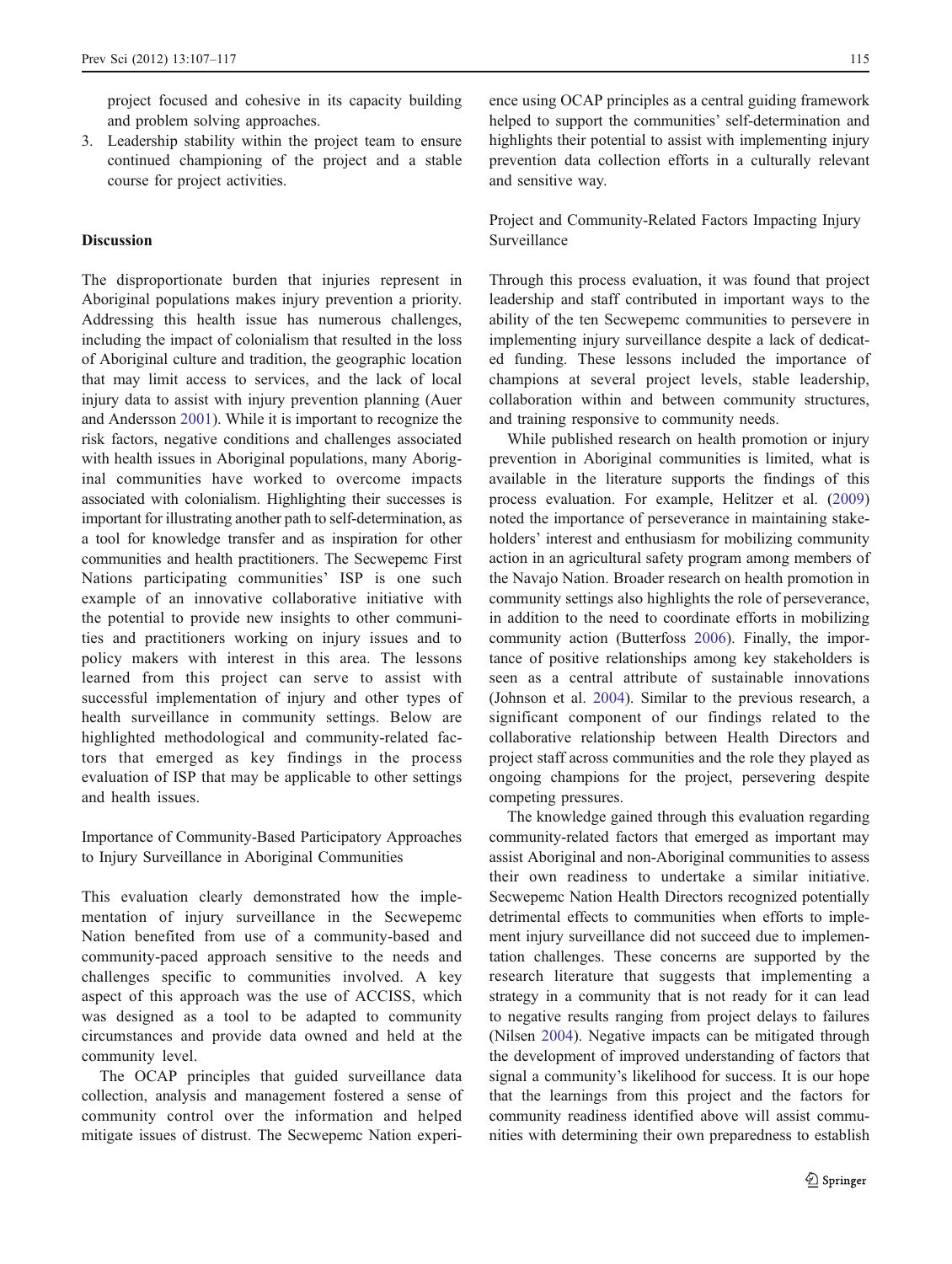injury surveillance. These factors may also be applicable to other health promotion issues, such as prevention of infectious diseases. Further research is needed on these and other factors of community readiness for health promotion activities to determine their value in predicting community success for project implementation.

#### Capacity Building and Injury Prevention Planning

This evaluation focussed on the process of planning and implementation. However, at the time of the evaluation several promising project outcomes were identified, such as capacity building in the community and initial efforts to use local data for planning prevention strategies. The wideranging capacity building that participants reported as enhancing their ability to undertake surveillance, as well as a multitude of other skills may provide additional incentive for communities considering undertaking similar projects. This close connection between surveillance activities and prevention planning efforts in each community are a major strength, particularly since the lack of such connection has received criticism in the literature in that surveillance activities are often removed from the population of interest with little linkage between the data and preventive activities (Auer and Andersson [2001](#page-10-0); Johnston [2009;](#page-10-0) Pless [2008\)](#page-10-0).

#### Evaluation Approach

A main strength of this evaluation lies in the incorporation of a community-based participatory approach reflecting OCAP principles. This collaborative approach for the design, data collection and interpretation of findings ensured input from communities at all stages of the process and added to the credibility, relevance and cultural sensitivity of the results for project communities. It is consistent with Cousins and Whitmore's ([1998\)](#page-10-0) definition of participatory evaluation in that primary control for decisions regarding the evaluation process, stakeholder involvement, and the depth of participation of stakeholders rested with the Health Directors Project Team. Likewise, the evaluation adhered to many of the principles of empowerment evaluation outlined by Wandersman et al. [\(2005\)](#page-10-0), such as community ownership, inclusion, democratic participation, community knowledge, evidence based, and accountability. Other principles may emerge with additional time. For example, the results of the evaluation provide support for the value of ACCISS and justification for allocation of resources to community-based injury surveillance (social justice principle); however, it is too soon to tell whether it will influence key decision-makers to identify resources for this activity.

Study rigor of the evaluation results was enhanced through methods that included data and investigator triangulation. In this evaluation, we used multiple data sources including interview, focus group and document review data. Investigator triangulation was ensured through a five-member evaluation team supporting interdisciplinary, internal and external perspectives. In addition, Health Directors provided guidance regarding the cultural sensitivity and appropriateness of methods, as well as interpretation of findings. Ongoing consultation with project communities supported the consensual evaluation process.

#### Study Limitations

Focus groups conducted with the data entry/report generators were smaller than what is considered an optimal number (Krueger and Casey [2009\)](#page-10-0); however, they were consistent with the community context within which this evaluation was conducted, that includes small community sizes with commensurate level of staffing All individuals involved in these roles participated in the focus groups, and the discussions were extensive. The Secwepemc Nation Health Director Project Team requested that the recording of evaluation data from focus groups and interviews rely on written notes and flip charts, rather than audio recording. While this method did not allow for transcribing of exact wording, accuracy was maximized by including at least two note-takers at each data collection session.

# Conclusion

Injuries continue to pose a major burden to the health of Aboriginal people living in Canada. This process evaluation utilized a collaborative, participatory, community-based approach to better understand the challenges and facilitators associated with implementation of an injury surveillance system in a group of First Nations communities in Canada, taking steps to address the injury burden among community members. This evaluation outlines factors that may inform communities considering similar activities in relation to readiness to undertake injury surveillance. It also supports the importance of ensuring that policy and programming efforts within Aboriginal communities are communitybased and consistent with OCAP principles.

Open Access This article is distributed under the terms of the Creative Commons Attribution Noncommercial License which permits any noncommercial use, distribution, and reproduction in any medium, provided the original author(s) and source are credited.